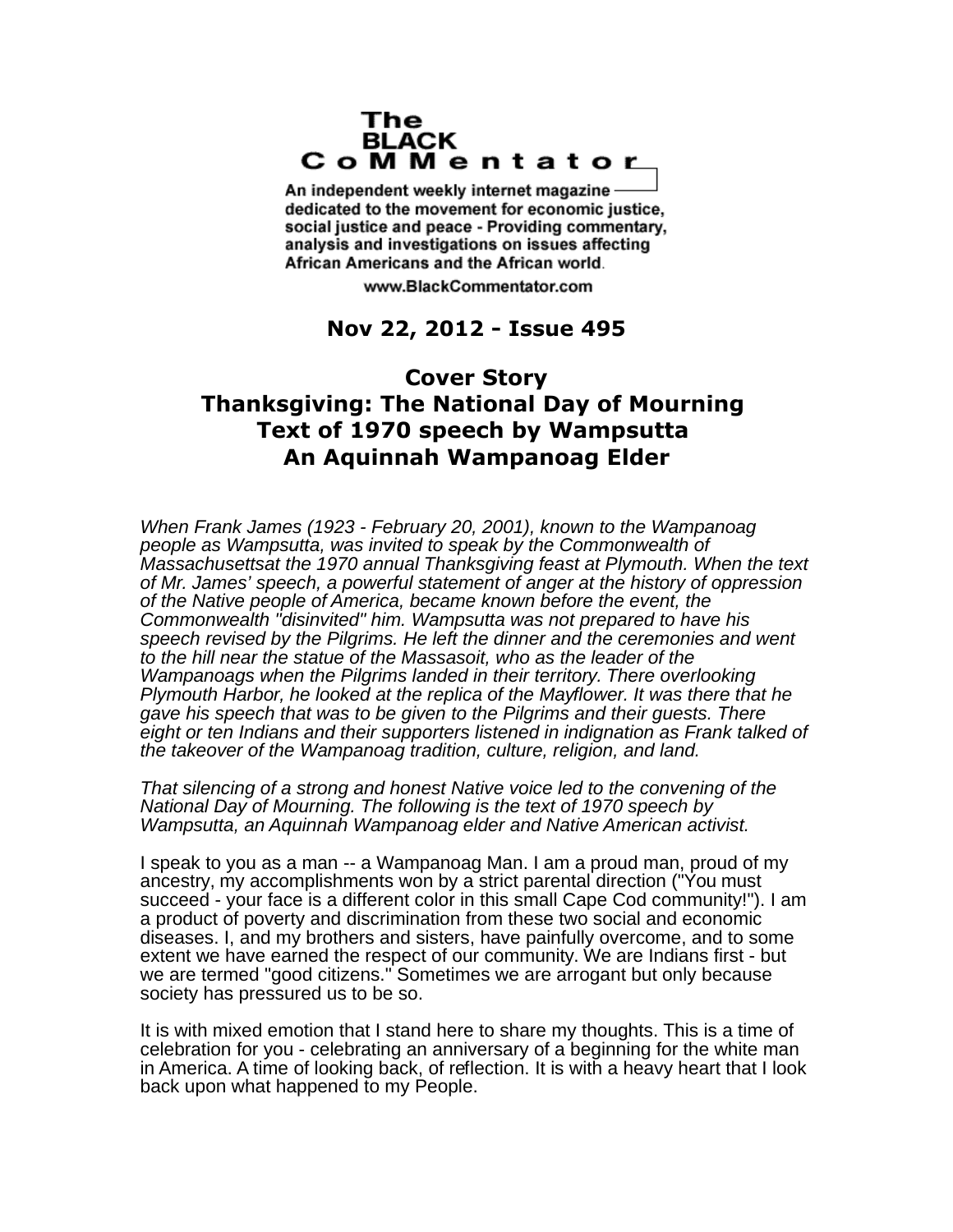Even before the Pilgrims landed it was common practice for explorers to capture Indians, take them to Europe and sell them as slaves for 220 shillings apiece. The Pilgrims had hardly explored the shores of Cape Cod for four days before they had robbed the graves of my ancestors and stolen their corn and beans. Mourt's Relation describes a searching party of sixteen men. Mourt goes on to say that this party took as much of the Indians' winter provisions as they were able to carry.

Massasoit, the great Sachem of the Wampanoag, knew these facts, yet he and his People welcomed and befriended the settlers of the Plymouth Plantation. Perhaps he did this because his Tribe had been depleted by an epidemic. Or his knowledge of the harsh oncoming winter was the reason for his peaceful acceptance of these acts. This action by Massasoit was perhaps our biggest mistake. We, the Wampanoag, welcomed you, the white man, with open arms, little knowing that it was the beginning of the end; that before 50 years were to pass, the Wampanoag would no longer be a free people.

What happened in those short 50 years? What has happened in the last 300 years? History gives us facts and there were atrocities; there were broken promises - and most of these centered around land ownership. Among ourselves we understood that there were boundaries, but never before had we had to deal with fences and stone walls. But the white man had a need to prove his worth by the amount of land that he owned. Only ten years later, when the Puritans came, they treated the Wampanoag with even less kindness in converting the souls of the so-called "savages." Although the Puritans were harsh to members of their own society, the Indian was pressed between stone slabs and hanged as quickly as any other "witch."

And so down through the years there is record after record of Indian lands taken and, in token, reservations set up for him upon which to live. The Indian, having been stripped of his power, could only stand by and watch while the white man took his land and used it for his personal gain. This the Indian could not understand; for to him, land was survival, to farm, to hunt, to be enjoyed. It was not to be abused. We see incident after incident, where the white man sought to tame the "savage" and convert him to the Christian ways of life. The early Pilgrim settlers led the Indian to believe that if he did not behave, they would dig up the ground and unleash the great epidemic again.

The white man used the Indian's nautical skills and abilities. They let him be only a seaman -- but never a captain. Time and time again, in the white man's society, we Indians have been termed "low man on the totem pole."

Has the Wampanoag really disappeared? There is still an aura of mystery. We know there was an epidemic that took many Indian lives - some Wampanoags moved west and joined the Cherokee and Cheyenne. They were forced to move. Some even went north to Canada! Many Wampanoag put aside their Indian heritage and accepted the white man's way for their own survival. There are some Wampanoag who do not wish it known they are Indian for social or economic reasons.

What happened to those Wampanoags who chose to remain and live among the early settlers? What kind of existence did they live as "civilized" people? True, living was not as complex as life today, but they dealt with the confusion and the change. Honesty, trust, concern, pride, and politics wove themselves in and out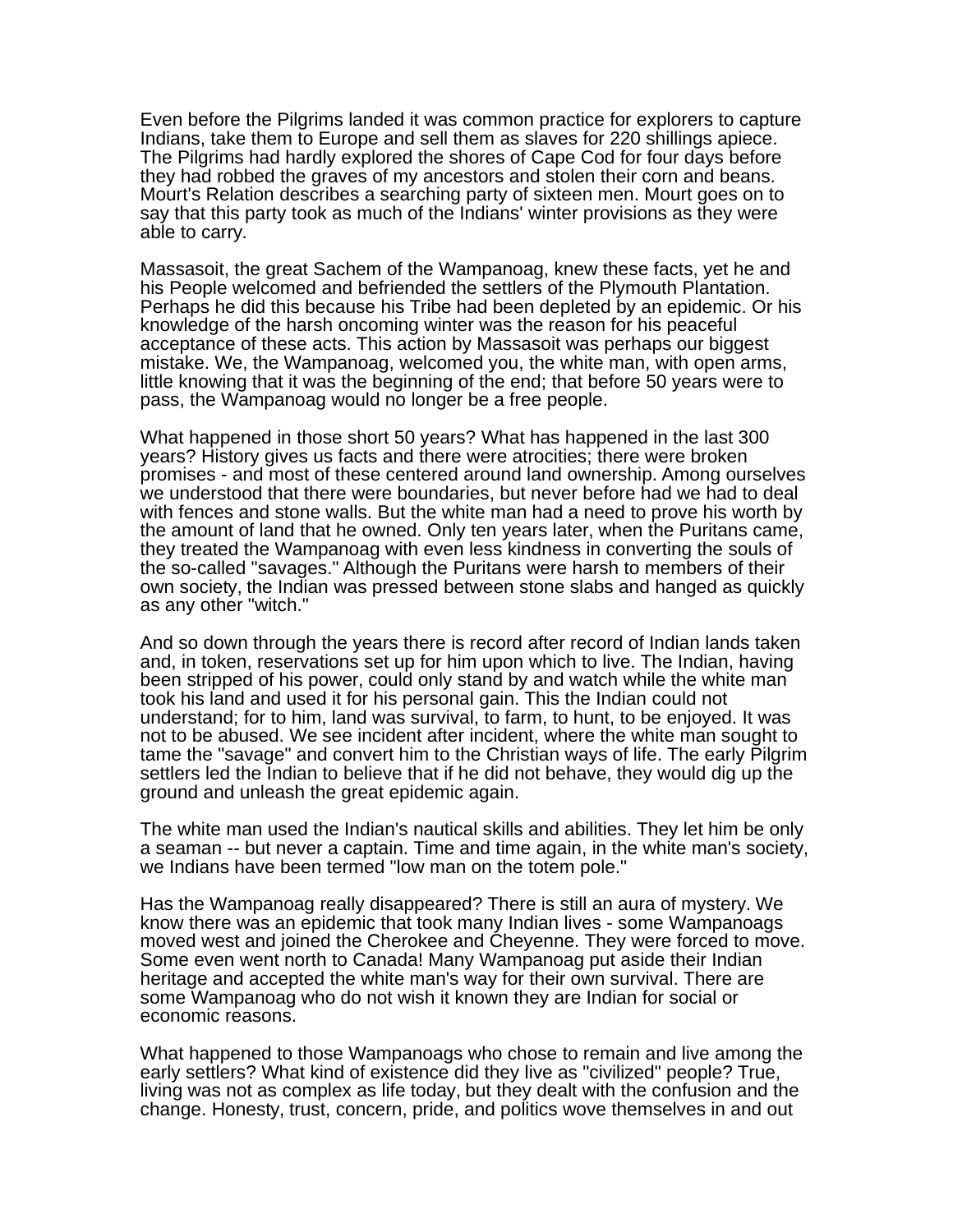of their [the Wampanoags'] daily living. Hence, he was termed crafty, cunning, rapacious, and dirty.

History wants us to believe that the Indian was a savage, illiterate, uncivilized animal. A history that was written by an organized, disciplined people, to expose us as an unorganized and undisciplined entity. Two distinctly different cultures met. One thought they must control life; the other believed life was to be enjoyed, because nature decreed it. Let us remember, the Indian is and was just as human as the white man. The Indian feels pain, gets hurt, and becomes defensive, has dreams, bears tragedy and failure, suffers from loneliness, needs to cry as well as laugh. He, too, is often misunderstood.

The white man in the presence of the Indian is still mystified by his uncanny ability to make him feel uncomfortable. This may be the image the white man has created of the Indian; his "savageness" has boomeranged and isn't a mystery; it is fear; fear of the Indian's temperament!

High on a hill, overlooking the famed Plymouth Rock, stands the statue of our great Sachem, Massasoit. Massasoit has stood there many years in silence. We the descendants of this great Sachem have been a silent people. The necessity of making a living in this materialistic society of the white man caused us to be silent. Today, I and many of my people are choosing to face the truth. We ARE Indians!

Although time has drained our culture, and our language is almost extinct, we the Wampanoags still walk the lands of Massachusetts. We may be fragmented, we may be confused. Many years have passed since we have been a people together. Our lands were invaded. We fought as hard to keep our land as you the whites did to take our land away from us. We were conquered, we became the American prisoners of war in many cases, and wards of the United States Government, until only recently.

Our spirit refuses to die. Yesterday we walked the woodland paths and sandy trails. Today we must walk the macadam highways and roads. We are uniting We're standing not in our wigwams but in your concrete tent. We stand tall and proud, and before too many moons pass we'll right the wrongs we have allowed to happen to us.

We forfeited our country. Our lands have fallen into the hands of the aggressor. We have allowed the white man to keep us on our knees. What has happened cannot be changed, but today we must work towards a more humane America, a more Indian America, where men and nature once again are important; where the Indian values of honor, truth, and brotherhood prevail.

You the white man are celebrating an anniversary. We the Wampanoags will help you celebrate in the concept of a beginning. It was the beginning of a new life for the Pilgrims. Now, 350 years later it is a beginning of a new determination for the original American: the American Indian.

There are some factors concerning the Wampanoags and other Indians across this vast nation. We now have 350 years of experience living amongst the white man. We can now speak his language. We can now think as a white man thinks. We can now compete with him for the top jobs. We're being heard; we are now being listened to. The important point is that along with these necessities of